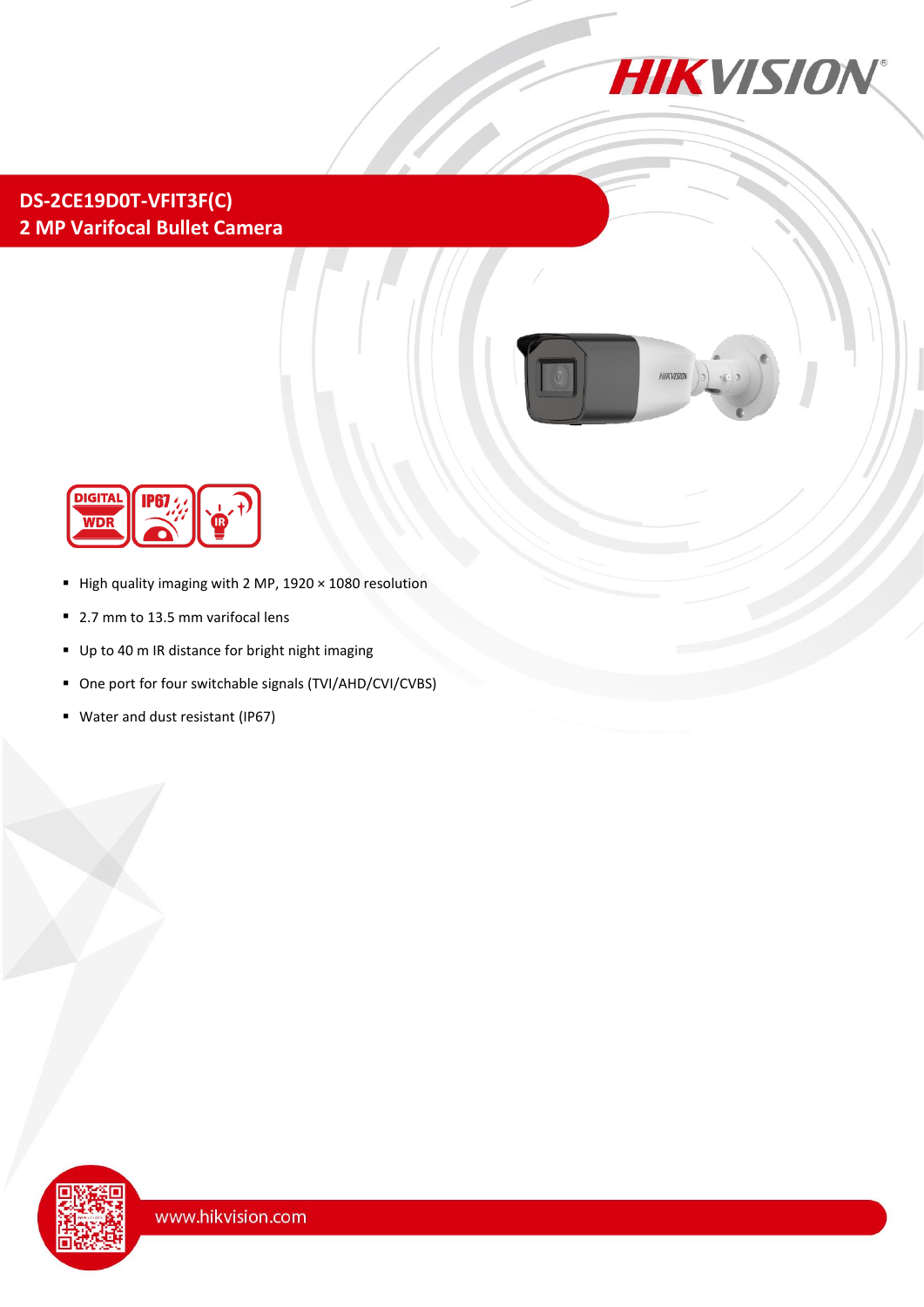

# **Specification**

| Camera                      |                                                                                    |
|-----------------------------|------------------------------------------------------------------------------------|
| Image Sensor                | 2 MP CMOS                                                                          |
| Signal System               | PAL/NTSC                                                                           |
| Resolution                  | 1920 (H) × 1080 (V)                                                                |
| <b>Frame Rate</b>           | TVI: 1920 × 1080 @ 30 fps, 1080P @ 25 fps                                          |
|                             | AHD: 1920 × 1080 @ 30 fps, 1080P @ 25 fps                                          |
|                             | CVI: 1920 × 1080 @ 30 fps, 1080P @ 25 fps                                          |
|                             | <b>CVBS: PAL/NTSC</b>                                                              |
| Min. Illumination           | 0.01 Lux @ (F1.2, AGC ON), 0 Lux with IR                                           |
| <b>Shutter Time</b>         | PAL: 1/25 s to 1/50,000 s; NTSC: 1/30 s to 1/50,000 s                              |
| Lens                        | 2.7 mm to 13.5 mm varifocal lens                                                   |
| Field of View               | Horizontal FOV: 100° to 30°, vertical FOV: 52° to 17°, diagonal FOV: 116° to 34.5° |
| Lens Mount                  | $\Phi$ 14                                                                          |
| Day & Night                 | Color & ICR                                                                        |
| WDR (Wide Dynamic Range)    | Digital WDR                                                                        |
| Angle Adjustment            | Pan: 0 to 360°, Tilt: 0 to 180°, Rotation: 0 to 360°                               |
| Image                       |                                                                                    |
| AGC                         | Yes                                                                                |
| Day/Night Mode              | Auto/Color/BW (Black and White)                                                    |
| Image Mode                  | STD/HIGH-SAT                                                                       |
| <b>White Balance</b>        | Auto/Manual                                                                        |
| AE (Auto Exposure) Mode     | DWDR, BLC, HLC, Global                                                             |
| <b>Noise Reduction</b>      | 2D DNR                                                                             |
| Language                    | English                                                                            |
| Function                    | Brightness, Contrast, Mirror, Smart IR, Sharpness, Saturation                      |
| Interface                   |                                                                                    |
| Video Output                | Switchable TVI/AHD/CVI/CVBS                                                        |
| General                     |                                                                                    |
| IR Range                    | Up to 40 m                                                                         |
| <b>Operating Conditions</b> | -40°C to 60°C (-40°F to 140°F), Humidity: 90% or less (non-condensing)             |
| Power Supply                | 12 VDC ± 15%                                                                       |
| Consumption                 | Max. 5 W                                                                           |
| Protection Level            | <b>IP67</b>                                                                        |
| Material                    | Front cover: Metal, Main body: Plastic                                             |
| Communication               | <b>HIKVISION-C</b>                                                                 |
| Dimension                   | 84.5 mm × 92 mm × 255.1 mm (3.33" × 3.62" × 10.04")                                |
| Weight                      | Approx. 682 g (1.50 lb.)                                                           |

### **Available Model**

DS-2CE19D0T-VFIT3F(C)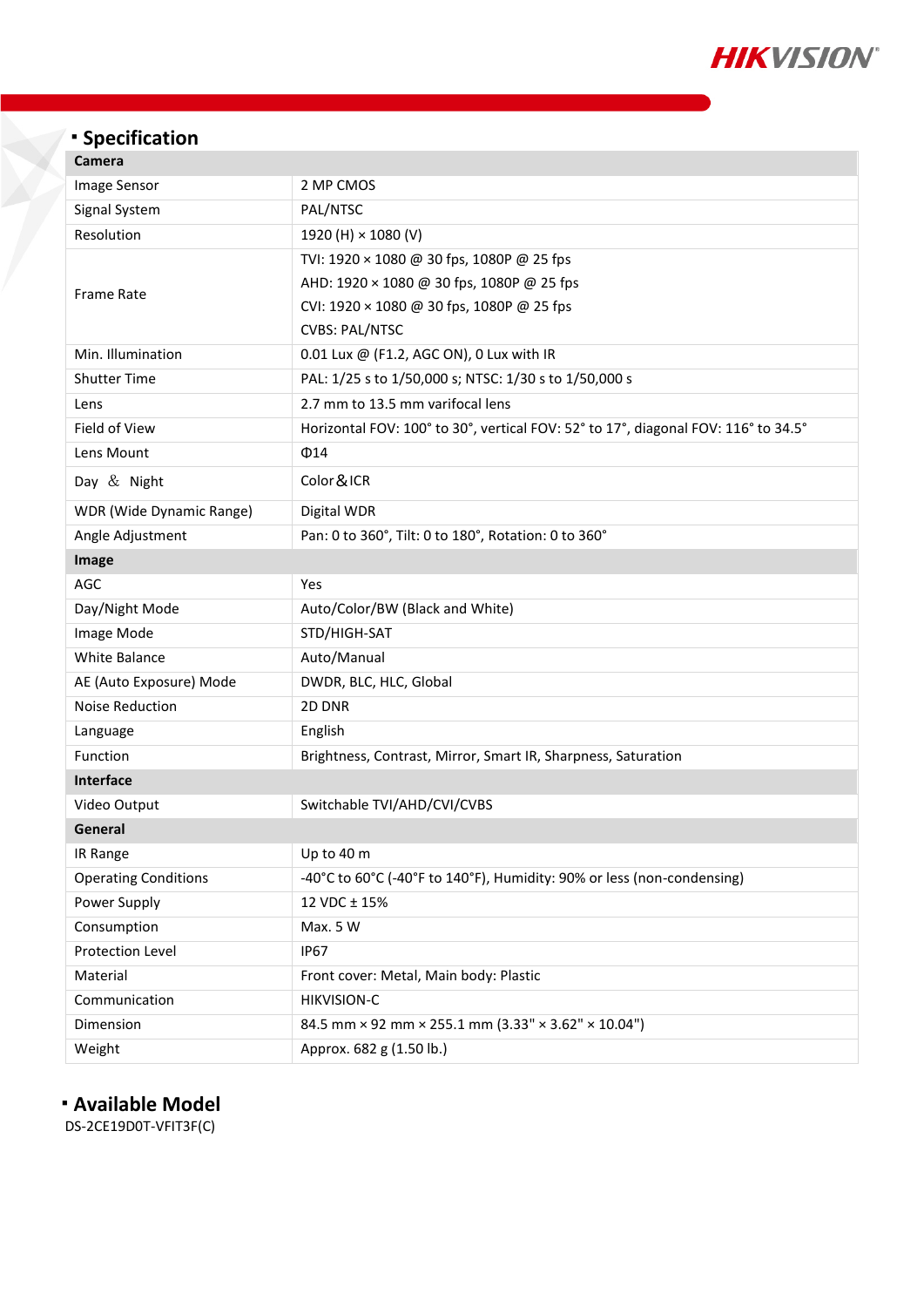



### **Accessory**

### **Optional**